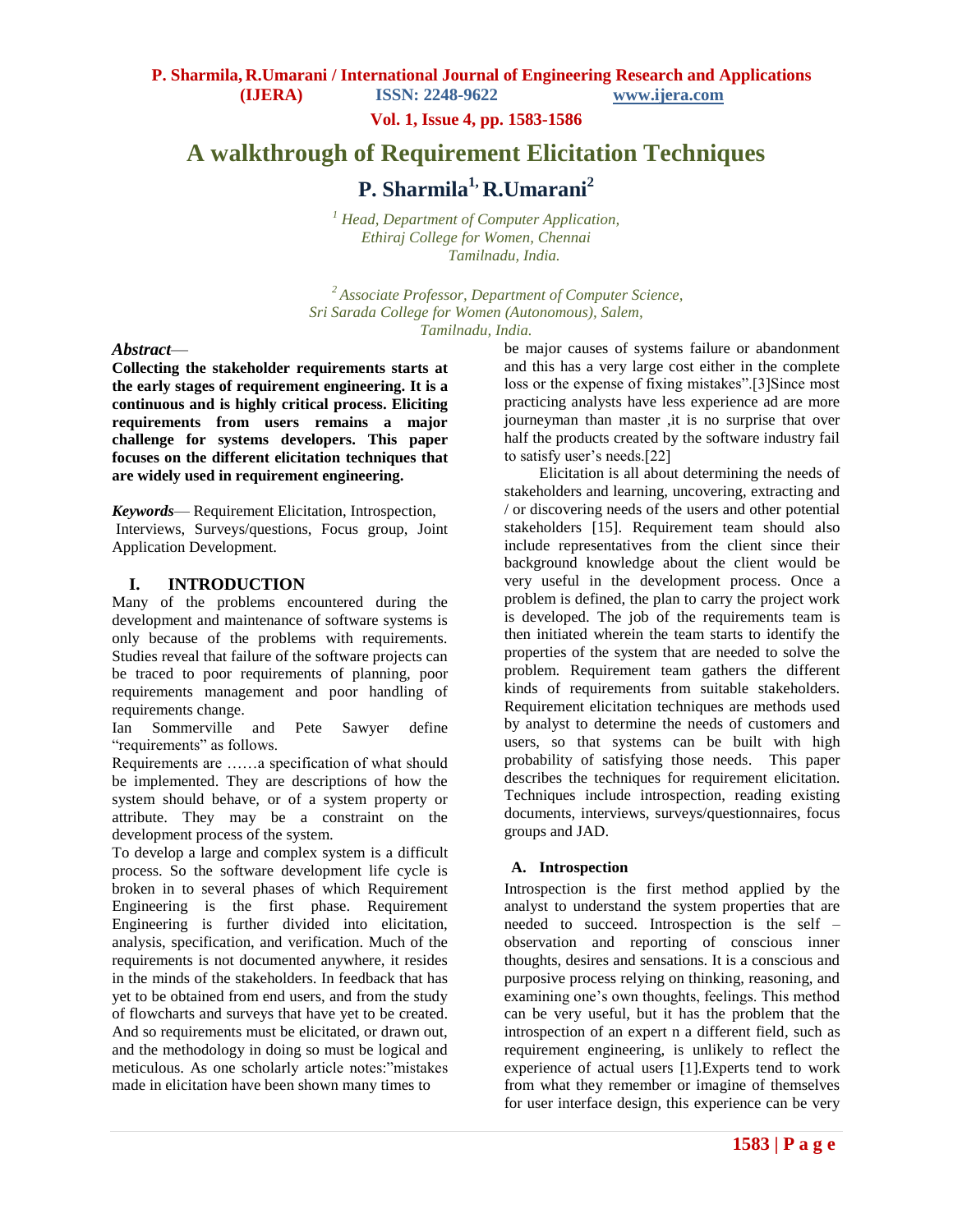# **P. Sharmila, R.Umarani / International Journal of Engineering Research and Applications (IJERA) ISSN: 2248-9622 www.ijera.com**

**Vol. 1, Issue 4, pp. 1583-1586**

far from the questions, assumptions and fears of actual users. . Here the requirement engineer needs to deal with naïve users. Here the word naïve users means users who are experts in their own field but are not knowledgeable about the new technology. It is very hard for the requirement engineers to introspect the work settings or the conditions under which the new technology will be learned. However introspection alone will not be enough for the requirement engineer to collect information as is suggested by many psychologists. It should be checked with other elicitation techniques mentioned below.

## *B. Reading existing documents*

The requirement engineers can get information from the company reports, organization charts, policy manuals, job descriptions, reports and documentation of existing systems. This needs lot of patience from requirement engineers and a fair more time would be needed to carefully read all these and take into account only which is necessary. The requirement engineers should know what are needed for his purpose and to leave off the unnecessary, failure of which leads to availability of very large amount of data or very less. So careful examination of the documents is necessary. Table 1 shows the examples of types of documentation

TABLE I EXAMPLES OF TYPES OF DOCUMENTATION THAT SHOULD BE EXAMINED

| Purpose of documentation  | Examples of useful           |
|---------------------------|------------------------------|
|                           | resources                    |
| Describes problem<br>and  | Internal memos'-mails and    |
| need of database          | minutes of the meeting,      |
|                           | employees, customer          |
|                           | complaints and documents     |
|                           | that describe the problem.   |
|                           | Performance review/reports   |
| Describes the part of the | Organizational chart,        |
| enterprise affected<br>by | mission statement,<br>and    |
| problem                   | strategic plan of the        |
|                           | enterprise.                  |
|                           | Objectives for the part of   |
|                           | the enterprise being studied |
|                           | Task/job descriptions.       |
|                           | Samples of completed         |
|                           | manual forms and reports     |
|                           | Samples of completed         |
|                           | computerized forms and       |
|                           | reports                      |
| Describes current system  | Various types of flowcharts  |
|                           | and diagrams                 |

| Data Dictionary         |
|-------------------------|
| Database<br>application |
| design                  |
| Program documentation   |
| User/training manuals   |

This type of elicitation is especially useful when the goal is to update an existing system or when the understanding of an existing system will enhance a new system [3]. This type of technique is considered as an analytic method and is usually carried out by the analyst. However this method of getting relevant information only by reading the document would not match up to the reality.

## *C. Interviews*

Interviews are normally most useful fact finding technique. It is usually a conversation between two people. But it is a conversation where one person – the interviewer is seeking responses for a particular purpose from the other person: the interviewee. The interviewers should have the ability to listen and should also be sound in interviewing tactics. Requirement engineer is expected to discuss with different group of people and build up an understanding of the requirements. This gives an opportunity to discuss in depth a stake holder's thoughts and get his or her perspective on the business need and the feasibility of potential solutions. The objectives of interview can vary. They can be finding out facts, verifying facts, clarifying facts, generating enthusiasm, getting end use involved, identifying requirements and gathering ideas and opinions. But the most essential part of it is that the requirement engineer should have good communication skills for dealing effectively with people who have different values priorities, opinions, motivations and personalities. Interview is of two types Unstructured and structured.

Unstructured interview are conducted with only a general objective in mind and with few, if any specific questions. The interviewer counts on the interviewee to provide a framework and direction to interview. This type of interview frequently loses focus and for this reason it often does not work well for database analysis and design.

In structured interviews, the interviewer has a specific set of questions to ask the interviewee. Depending on the interviewee's response, the interviewer will direct additional questions to obtain clarification or expansion.

Open ended questions allow the interview to respond in any way that is appropriate. An example might be 'Can you tell me why this been recorded?'. On the other hand Closed –ended questions restricts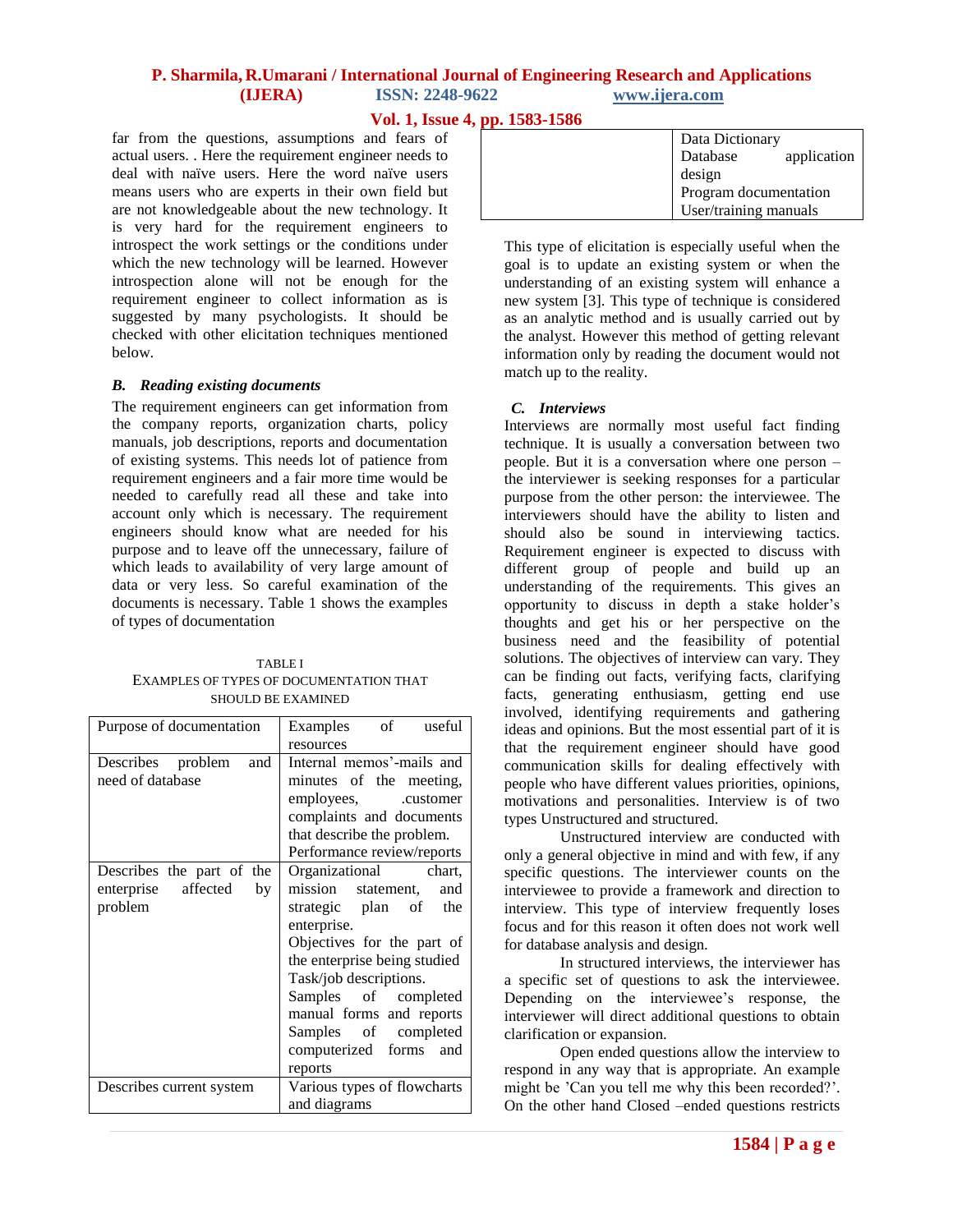# **P. Sharmila, R.Umarani / International Journal of Engineering Research and Applications (IJERA) ISSN: 2248-9622 www.ijera.com**

## **Vol. 1, Issue 4, pp. 1583-1586**

answers to either specific choices or short, direct responses.

An example might be ‗Are you satisfied with your report'?.

Table 2 gives us how the natural occurring conversation is at the unstructured extreme but still the approach will be organized. [4]

A successful interview includes selecting appropriate individuals to interview, preparing extensively for the interview and conduction the interview in an efficient and effective manner. Practicing interviewing is a skill which is very important. This practice phase is concerned with interviewing skill. An example of this might be Table [3] which the author [4] uses for his students.

| How did you come to      | Motivation                |
|--------------------------|---------------------------|
| take this course?        | Information               |
|                          | Research orientation      |
| What<br>were<br>your     | Level                     |
| expectations of it?      | Academic character        |
|                          | Work load                 |
| What difficulties has it | Workload                  |
| presented you with       | Organization of time      |
|                          | Unfamiliarity of material |
| What do you think you    | Personally                |
| are getting out of it?   | Conceptually              |
|                          | Career direction          |
| What use do you think it | Research direction        |
| is going to be to you?   | Jobs/career development   |
|                          | Changed                   |
|                          | perceptions.              |

The merits of interview according to Kothari [5] are as follows:

- More information and that too in greater depth can be obtained
- Interviewer by his own skill can overcome the resistance, if any ,of the respondents; the interview method can be made to yield an almost perfect sample of the general population
- There is greater flexibility
- Personal information can be easily obtained
- Samples can be controlled very effectively as there can be no missing of returns. Nonresponse remains very low
- The interviewer can usually control which persons will answer the interview.

#### *D. Surveys / questionnaires:*

In consumer psychology, a survey is a fixed list of questions administered to a selected sample of persons of the purpose of learning about consumer's attitudes, behaviours, opinions and/or behaviour with regard to the targets.

Surveys are useful in gathering data from a large group of participants. Surveys are usually an inexpensive way to gather objective input from customers or potential end users. As with selection stake holders, a successful survey or questionnaire must have well-chosen participants. [3].surveys can usually be administered. Focus groups may be seen to occupy a middle ground between participant observation and in-depth interviewing remotely. Surveys can be structured to offer a serried of finite choices of feedback or they can offer open ended input, depending on the needs of the project at hand. It is a good practice for an analyst to politely request

That survey participants respond by a reasonable deadline. Online, telephone and mail surveys do not necessarily require personal contact between the requirement engineer and the respondent and may, in many instances, reduce the biases as face-to-face interaction tend to be more cost effective .

Online survey holds great potential due to easy access and feedback potential but has its limits as the requirement engineer also feel certain about of doubt about who the respondents actually are.

However the telephonic surveys tend more advantages, but the information obtained usually will be less and the respondents will feel the time factor and turn restless at times.

Mail survey is good when the survey questionnaire is long and is relatively less cost effective. Here the respondents don't feel shy and give information willingly in contrast to the telephonic survey. However mail survey has the disadvantages like possibility of no response, possibility of late. W.Lawerence Newman [6] tells about the variables measured, and hypothesis tested in a single survey in the following.

- Behaviour. How frequently do you brush your teeth?
- Attitudes/beliefs/opinions. What kind of job do you think the mayor is doing?
- Characteristics. Are you married?
- Expectations. Do you plan to buy a new car in next 12 months?
- Self classification. Do you consider yourself to be liberal, moderate and conservative?
- Knowledge. Who was elected as chief mayor in the last election?

## *E. Focus Group*

Focus group is small structured groups with selected participants, normally led by a moderator. They are set up in order to explore specific topics, and individual's views and experiences, through group